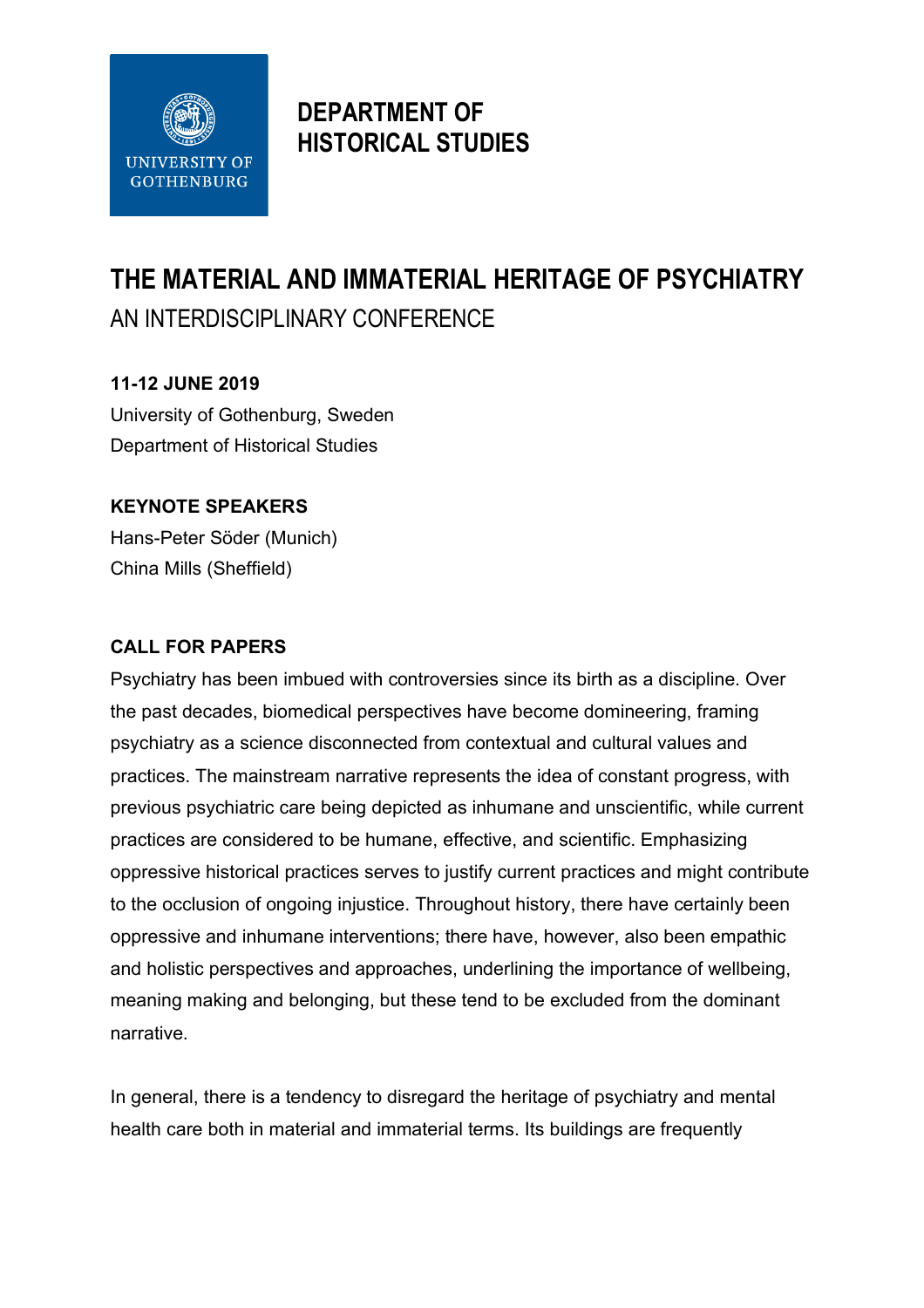deconstructed or rebuilt as business parks, SPA facilities or residential areas, and the traces of their past are thus obliterated. Important questions arising are: Whose narratives become neglected or silenced in this process? Whose narratives are perceived as important to preserve? Who is given the authority to speak 'truth' about the history and heritage of psychiatry and mental health care? The neglect of considering and preserving the narratives of, for instance, the patients and those challenging the dominant discourse at any given point in time, might be expressive of a sense of guilt for the oppressive practices that have taken and are still taking place. It might also be connected to ideas of progress, as though we live in an era of scientific breakthroughs with no need to either look back or look sideways, or to efforts to deflect attention from the overwhelming suffering experienced by clients.

Acknowledgment of psychiatry's immaterial and material heritage might broaden the perspectives on its history as well as on current and future practices. We need to consider which parts of psychiatry's heritage should be acknowledged and preserved. What current practices are remnants of oppressive historical practices and perspectives? We also need to consider how questions of heritage might provide possibilities to formulate criticism and provide alternatives, for example through activism, user movements, visual art, handicraft, or creative writing, and also how creative expressions contribute to wellbeing and recovery and to scholarly and clinical insight. What can we learn from prior practices and activities and how are they integrated (explicitly or implicitly) in today's psychiatry? Moreover, historical and current alternatives to mainstream psychiatry might be specifically important for minority ethnic groups and migrants, who alongside women, LGBTQ people and people with socioeconomic difficulties often have been oppressed through established diagnostic procedures and treatment interventions. And they still are.

We welcome papers from scholars in critical psychiatry/psychology/social work/occupational therapy, cultural studies, critical heritage studies, gender studies, philosophy, literature, architecture, history, religion, visual arts, history of ideas, psychoanalysis and other disciplines. Papers could, for example, concern psychiatry's benevolent heritage, such as the use of expressive arts and crafts, the